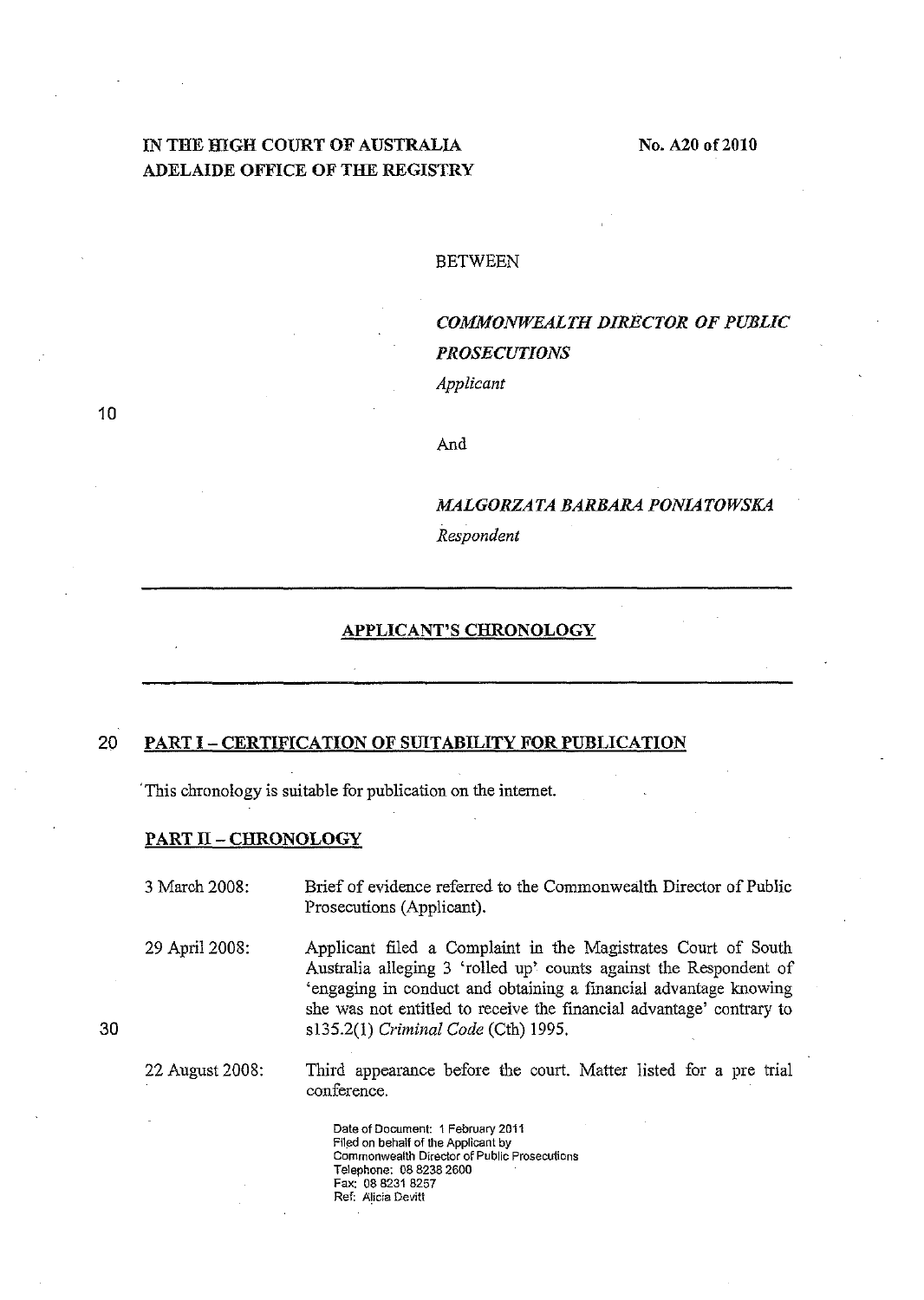|    | 19 February 2009: | Applicant filed a new Complaint in the Magistrates Court alleging<br>17 counts against the Respondent of 'engaging in conduct and<br>obtaining a financial advantage knowing she was not entitled to<br>receive the financial advantage' contrary to s135.2(1) Criminal<br>Code (Cth) 1995 (AB at 1-6). |
|----|-------------------|---------------------------------------------------------------------------------------------------------------------------------------------------------------------------------------------------------------------------------------------------------------------------------------------------------|
| 10 | 20 February 2009: | Sixth appearance before the court. Earlier Complaint withdrawn by<br>Applicant. Respondent entered 'not guilty' pleas to all counts on<br>new Complaint and matter listed for four day trial commencing 6<br>July 2009.                                                                                 |
|    | 29 June 2009:     | Status conference before trial. Both parties confirmed trial to<br>proceed.                                                                                                                                                                                                                             |
| 20 | 6 July 2009:      | Respondent pleaded guilty to all counts on Complaint. Respondent<br>remanded on bail to appear on 31 July 2009 for submissions.                                                                                                                                                                         |
|    | 31 July 2009:     | Submissions made by both parties before the learned Magistrate JM<br>Baldino. Summary of facts tendered by consent (AB at 97-98).<br>Respondent remanded on bail to appear for sentence.                                                                                                                |
|    | 16 October 2009:  | Remarks on penalty of JM Baldino SM delivered (AB at 7-14).<br>Respondent sentenced to 21 months imprisonment to be released<br>immediately upon entering into a recognizance in the sum of \$10 to<br>be of good behaviour for 24 months.                                                              |
|    | 6 November 2009:  | Respondent filed a Notice of Appeal against sentence to a single<br>Judge of the Supreme Court of South Australia (AB at 15-19).                                                                                                                                                                        |
| 30 | 11 December 2009: | Appeal argued before David J of the Supreme Court (AB at 20-52).                                                                                                                                                                                                                                        |
|    | 15 January 2010:  | Judgment of David J delivered. Appeal dismissed (AB 53-60).                                                                                                                                                                                                                                             |
| 40 | 5 February 2010:  | Respondent filed a Notice of Appeal against the judgment of David<br>J (sentence only) to the Full Court of the Supreme Court of South<br>Australia (AB at 81-84).                                                                                                                                      |
|    | 21 April 2010:    | Respondent filed a Supplementary Notice of Appeal against the<br>judgment of David J (sentence only) to the Full Court (AB at 61-65).                                                                                                                                                                   |
|    | 7 May 2010:       | Full Court (comprising Doyle CJ, Gray and White JJ) granted<br>permission to appeal against sentence (AB at 422-424).                                                                                                                                                                                   |
|    | 11 June 2010:     | Respondent filed a Notice of Appeal against conviction to the Full<br>Court (AB at 345-348).                                                                                                                                                                                                            |
|    | 15 June 2010:     | Respondent filed an Application for Permission to Appeal against<br>conviction to the Full Court (AB at 352-354).                                                                                                                                                                                       |

-2-